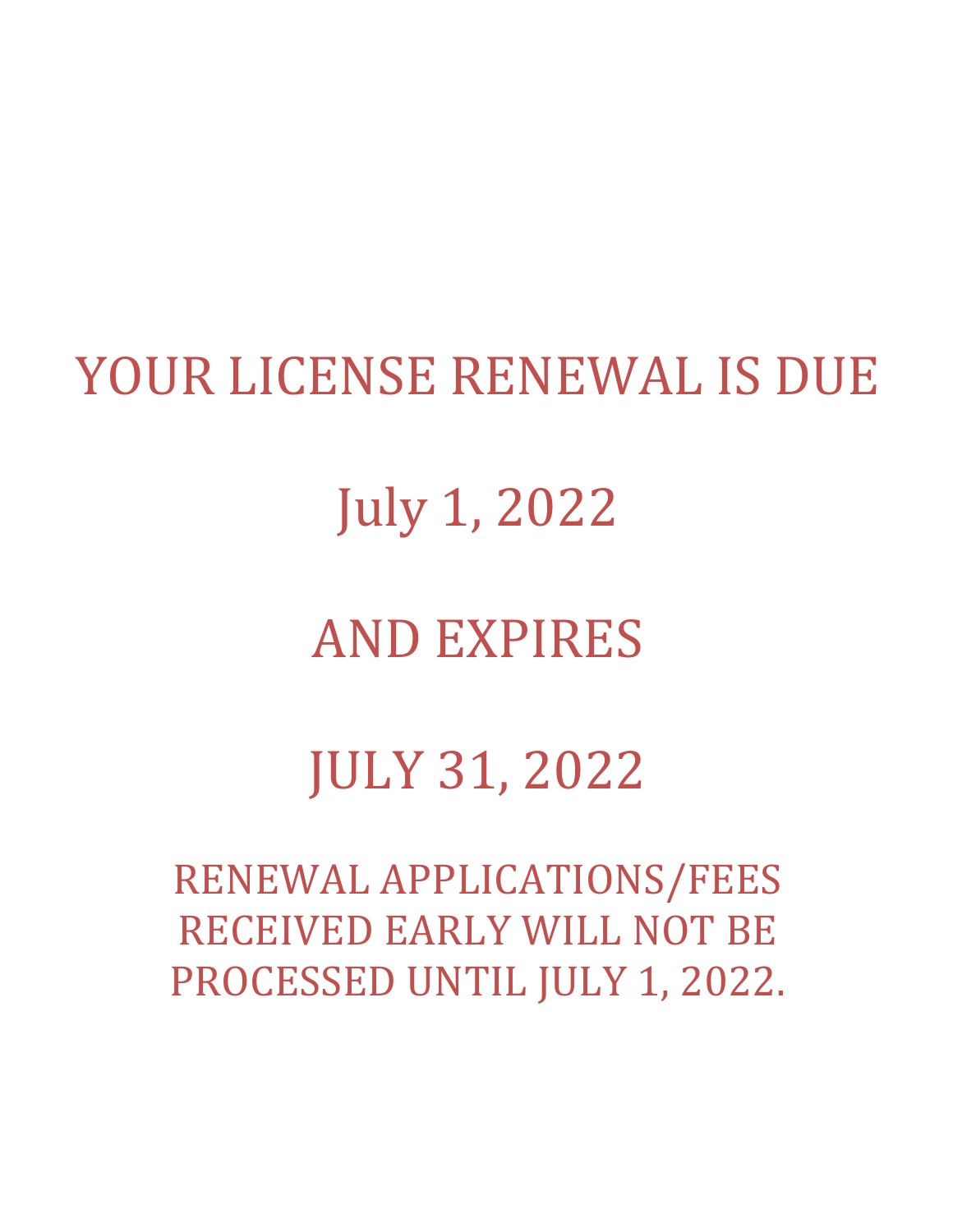

## **APPLICATION FOR LICENSE RENEWAL**

Louisiana State Board of Examiners of Psychologists 4334 S. Sherwood Forest Boulevard, #C-150 Baton Rouge, LA 70816 Phone: (225) 295-8410 Fax: (225) 295-8412 Email: admin.lsbep@la.gov

### INSTRUCTIONS FOR RENEWAL:

#### *TO RENEW ON***-***LINE:* **On line renewals are usually processed within 5 working days.**

☐ From the home page www.lsbep.org click on "*Licensee"* then *"Renew Your License Online"*. First time user log-in information: Your "User Name" is your first name followed by a period followed by your last name. *Example: Firstname. Lastname:* Your "Password" is your social security number, no dashes. *Example: 123456789*

 $\Box$  View and update/correct your address information if needed.

 $\Box$  If your license is **ODD** then click on the *"License Renewal"* menu a to complete the attestations and pay your renewal fee.

☐ If your license is **EVEN** click on the *"Continuing Education"* menu and *"Add new Continuing Education* to begin reporting your continuing professional development. Once you have entered the required 40 hours with 2 of those in ethics/forensics, and within TWO of the NINE subcategories then you may click on the *"License Renewal"* menu to complete the attestations and pay your renewal fee.

 $\Box$  Contact the LSBEP office via email or phone if you have changed and forgotten your password or if you have any trouble using the system. We are available from 8:30-4:00 M-F to assist you with this process. *Additional instructions are also available on the "Licensee" page on the website.*

#### *PAPER RENEWAL:* **Paper renewals require 2-3 weeks to process.**

☐ **Sign** and **Date this completed form.**

☐ **Attach** your **Renewal Fee PLUS a \$50 Paper Processing Fee** (Check or money order payable to LSBEP.)

 $\Box$  Attach Application for Reduced Fee. Eligible applicants only under provisions 37:2354.E.(1).

☐ **EVEN** numbered licensees must also attach paper **Continuing Professional Development Report (DO NOT INCLUDE CERTIFICATES with your renewal. You are required to retain certificates for your records for 7 years. The board will request these documents in the event you are audited.)**